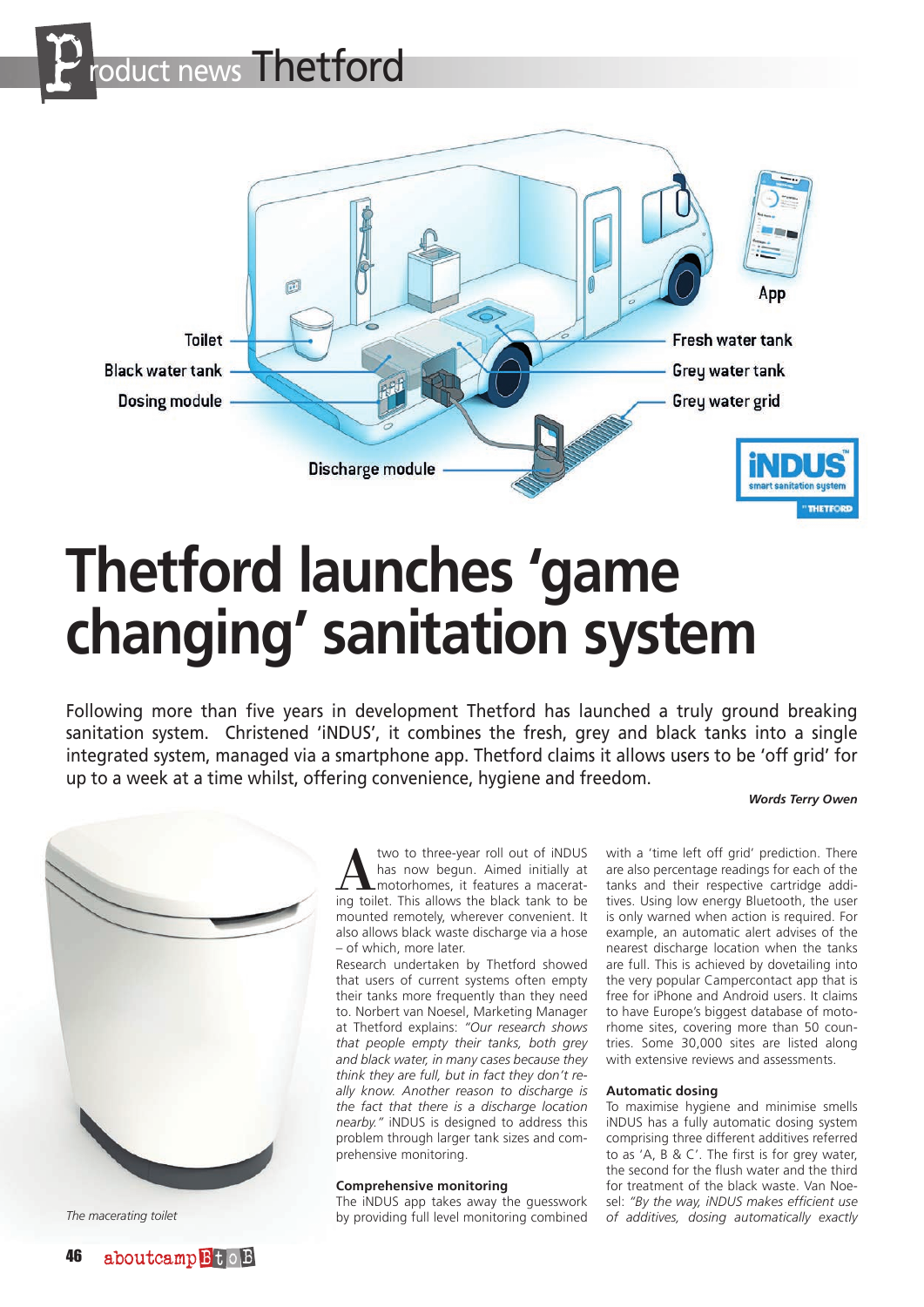In partnership with Contacts

THE FIRE





*Norbert van Noesel From the left: the dosing module and* 

*the discharge module*

*Above:*

*Below: the easy waste discharge procedure*

*the required amount".* Thetford says they last for four weeks and have a replacement cost of around €30 for the three. Cartridges can also be purchased individually.

#### **Stylish macerator toilet**

Weighing in at just 7.5 kg, the toilet itself is of a very modern design with a soft close lid. Building on proven technology from its marine division, the two-stage macerator is very quiet, with water usage comparable to that of current cassette toilets. To minimise water usage, grey water is used for flushing or, if not available, fresh water is used. Both large (500ml) and small (200ml) flush functions are built in. Van Noesel adds: *"Just to compare, at home we use 3 to 10 litres per flush. And by re-using grey water for toilet flushing, people save on average 112 litres of fresh water per four weeks and therefore also the same amount of waste water!"*

## **Waste discharge**

As well as freeing the toilet position from that of its black tank, maceration means that the waste can be discharged as a liquid into any campsite discharge point, provided it is part of the main sewage infrastructure. For most sites this will not be a problem, as many grey water discharge points empty into the same sewer system as those for black water, it is just the different connection methods that separate them.

In this way, the not-so-pleasant task of emptying the black waste cassette is banished for good - a major plus point for many RV owners. In practice the black waste is discharged first, followed by the grey. This leaves everything clean and without any nasty smells.

Drainage is via a special hatch on the side of the motorhome. This hides a hinged drawer containing the discharge device at the end of a two-metre hose. This takes away the difficult task of having to position a fixed discharge point exactly over the drain aperture.

The device, which is shaped a bit like an inverted cup, is simply placed over the discharge grid and hides the contents being discharged. There is no need to hold it in place. To start the discharge, a valve on the device is opened and a button pressed inside the